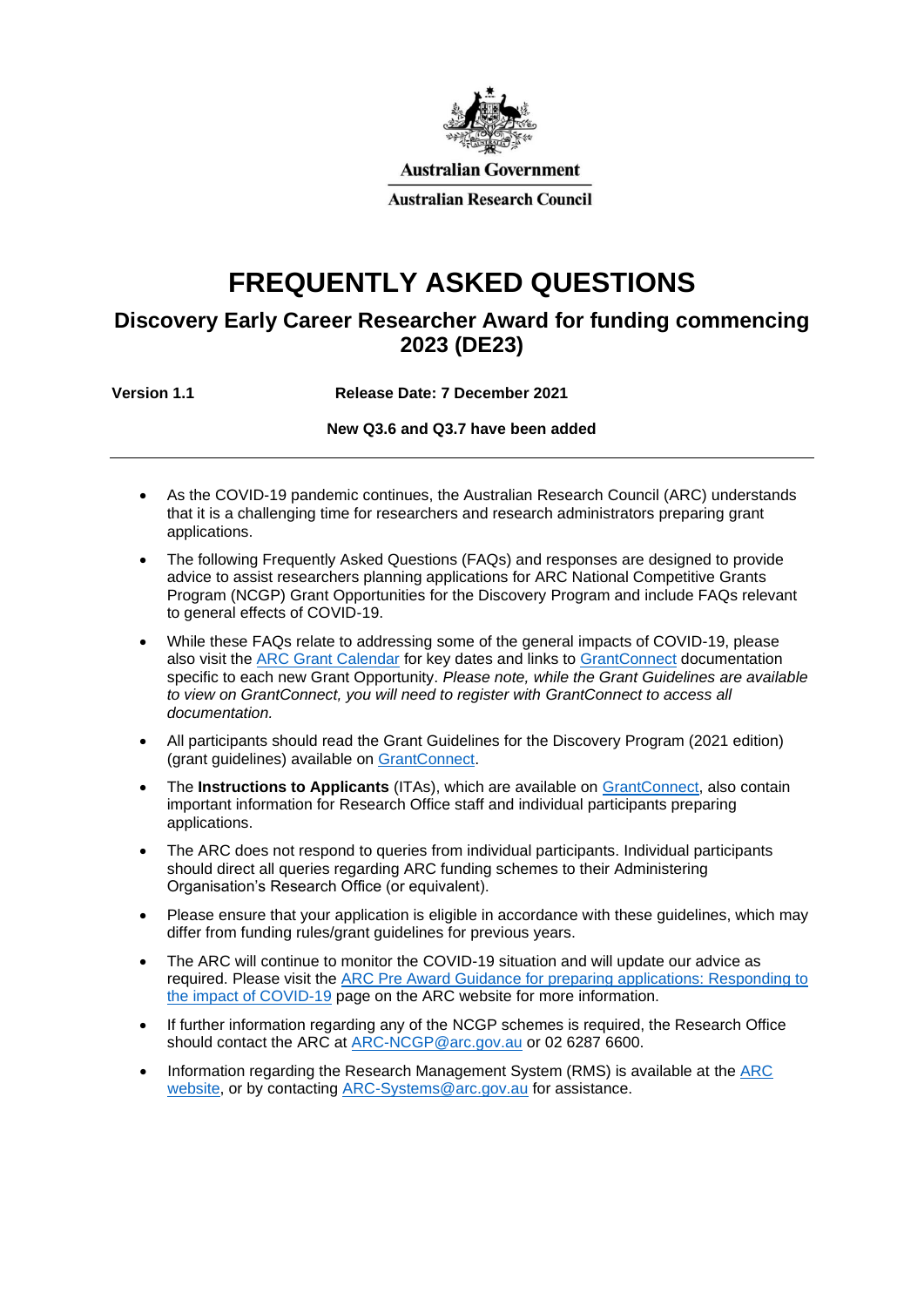# **Frequently Asked Questions**

# **1. Timing of Grant Opportunities**

# **1.1 Where are the key dates for upcoming ARC Grant Opportunities advised?**

Dates of all upcoming ARC Grant Opportunities are published on the NCGP scheme timelines on the [ARC Grant Calendar.](https://www.arc.gov.au/grants/grant-calendar)

# **1.2 Will future grant opportunities be delayed, cancelled or extended due to the COVID-19 crisis?**

The ARC is continuing to progress NCGP grant application and peer review processes because an important role of the ARC is to ensure we continue to deliver funding outcomes that will support researchers in the recovery period and beyond.

The ARC is not anticipating any changes to the currently published NCGP scheme timelines on the [ARC Grant Calendar,](https://www.arc.gov.au/grants/grant-calendar) as we are aiming to minimise the cumulative impact of COVID-19 on future rounds of funding

Noting that all Grant Calendar dates published on the ARC website are indicative, should any changes arise the ARC will issue a Network Message to the sector.

# **2. Application information**

# **2.1 Do I need to include a research contingency plan, with information about potential impacts of COVID-19 on my proposed research, within my application?**

Whilst the pandemic is ongoing and continually evolving, the ARC acknowledges that the future impacts of COVID-19 are difficult for anyone to determine. In completing ARC grant applications, the application should be accurate as at the time of submitting the application. Researchers should include a realistic plan of how their research will be undertaken. If applicable, known project specific impacts of COVID-19 can be addressed under the feasibility heading of the Project Description. However, a COVID-19 continuity plan is not required as part of the application. Where an application is successful, applicants will be required to prepare a risk management plan before commencement and any changes in circumstances that affect the proposed research project will be managed as a post award issue.

#### **2.2 Can I include requests for travel both domestically and internationally in my application?**

Yes. You can still include requests for travel both domestically and international, in accordance with the requirements set out in the relevant grant guidelines, noting the above advice that researchers should include a realistic plan of how their research will be undertaken. Where an application is successful, any changes to the proposed travel plans due to the impact of COVID-19 will be managed as a post award issue.

#### **2.3 What font size can I use for figures, tables, or pictures in my application to comply with ARC submission requirements?**

ARC funding applications must comply with the application format and submission requirements, including the advice in the **Instructions to Applicants** (ITAs).

As clarified within the ITAs, text included in figures, tables or pictures are required to be an equivalent sized font to 12-point Times New Roman. Only references may be in 10-point font.

In judging the equivalence (or otherwise) of text within figures, tables or pictures, it might be useful to keep in mind the intent behind this font size requirement, i.e. to ensure that no application is afforded a material advantage over other applications by inserting substantially more information into their applications through using text that is less than 12-point font. For example, a structural diagram that includes atom labels as part of the image would be acceptable, but images that contain lengthy descriptive text (e.g. paragraphs of small font information) would not comply with the application format and submission requirements in the Grant Guidelines for the Discovery Program (2021 edition) and the **Instructions to Applicants**.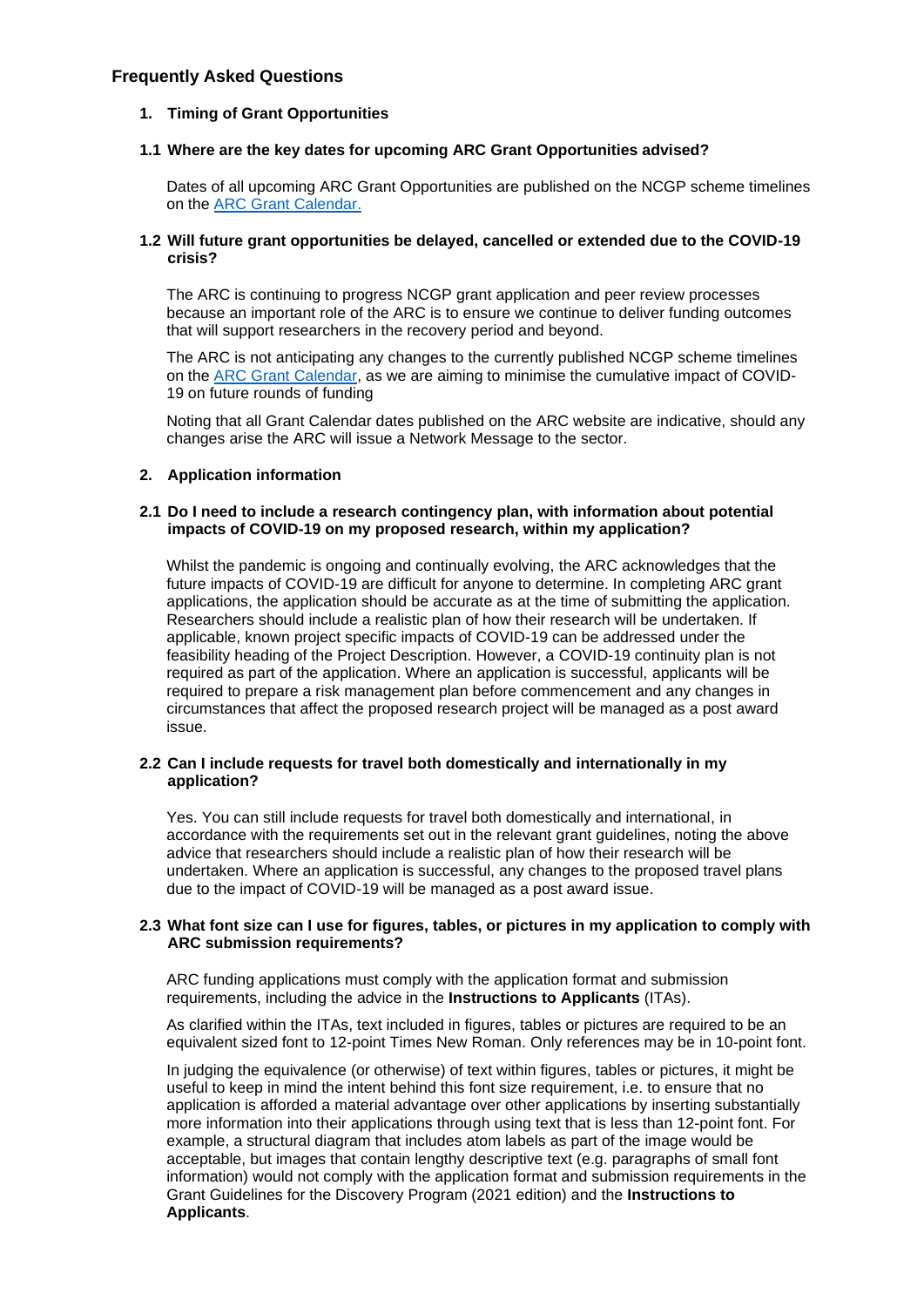# **2.4 Will including a preprint or comparable resource in any part of my application make me ineligible?**

No. The inclusion of preprints will no longer be considered an eligibility issue and applications will not be excluded.

#### **2.5 What is a preprint or comparable resource?**

A preprint or comparable resource is defined in the Grant Guidelines as a scholarly output that is uploaded by the authors to a recognised publicly accessible archive, repository, or preprint service (such as, but not limited to, arXiv, bioRxiv, medRxiv, ChemRxiv, Peer J Preprints, Zenodo, GitHub, PsyArXiv and publicly available university or government repositories etc.). This will include a range of materials that have been subjected to varying degrees of peer review from none to light and full review. Ideally, a preprint or comparable resource should have a unique identifier or a DOI (digital object identifier).

Comparable resources refers to non-traditional research outputs that are not readily identified as peer-reviewed research outputs. This includes, but is not limited to, datasets, protocols, software, creative works, and documents sourced from or deposited with government and Academy repositories, such as policy papers, historical and herbarium resources, CSIRO data, *software or other digital assets collections.*

- *a. In the sciences examples may include, but are not limited to the following: arXiv, bioRxiv, medRxiv, ChemRxiv, Peer J Preprints, Zenodo, GitHub, PsyArXiv and publicly available university repositories, EcoEvoRxiv, PaleorXiv, OSF Preprints, PCI Ecology, Dryad, Atlas of Living Australia, TERN AEKOS, GeneBank , Astrophysics Source Code Library (ASCL); CSIRO ASKAP Science Data Archive (CASDA); CSIRO Data Access Portal; [data.csiro.au/collections;](https://data.csiro.au/collections) Academy of Science Decadal Plans.*
- *b. In the Humanities and Social Sciences examples may include, but are not limited to the following resources and databases such as: Linguistics e.g. [https://childes.talkbank.org/;](https://childes.talkbank.org/)<https://catalog.ldc.upenn.edu/LDC99T42/> ; [https://austalk.edu.au/,](https://austalk.edu.au/) History e.g. [https://dataverse.ada.edu.au/dataverse/australian\\_historical\\_criminal\\_justice\\_data](https://dataverse.ada.edu.au/dataverse/australian_historical_criminal_justice_data) ; Archaeology e.g. [https://core.tdar.org/collection/31020/national-archeological](https://core.tdar.org/collection/31020/national-archeological-database-nadb)[database-nadb](https://core.tdar.org/collection/31020/national-archeological-database-nadb) ; and "Grey literature", including cultural heritage reports, and impact assessments housed on the servers of State and Federal government agencies.*

#### **2.6 How do I appropriately cite a preprint in the project description?**

If preprints or comparable resources are cited, these should be explicitly identified in the reference list by including [PREPRINT OR COMPARABLE] after the reference. This reference should include DOI, URL or equivalent, version number where available and/or date of access, as applicable. This indication is only required in the reference list and not in the project description itself.

#### **2.7 How many preprints can I include?**

The ARC has not placed a limit on the number of preprints or comparable resources that you can include within your grant application. You will need to consider the disciplinary standards of preprint or comparable resource use in your field. Detailed and general assessors will consider the academic merit of your research outputs as part of their holistic assessment including the value, relevance and suitability of any preprint or comparable resources within your application.

#### **2.8 Can I include a preprint or comparable resource in my 10 best research outputs?**

Yes, if it is best placed to demonstrate the excellence of your research considering preprint or comparable resource use in your disciplinary area.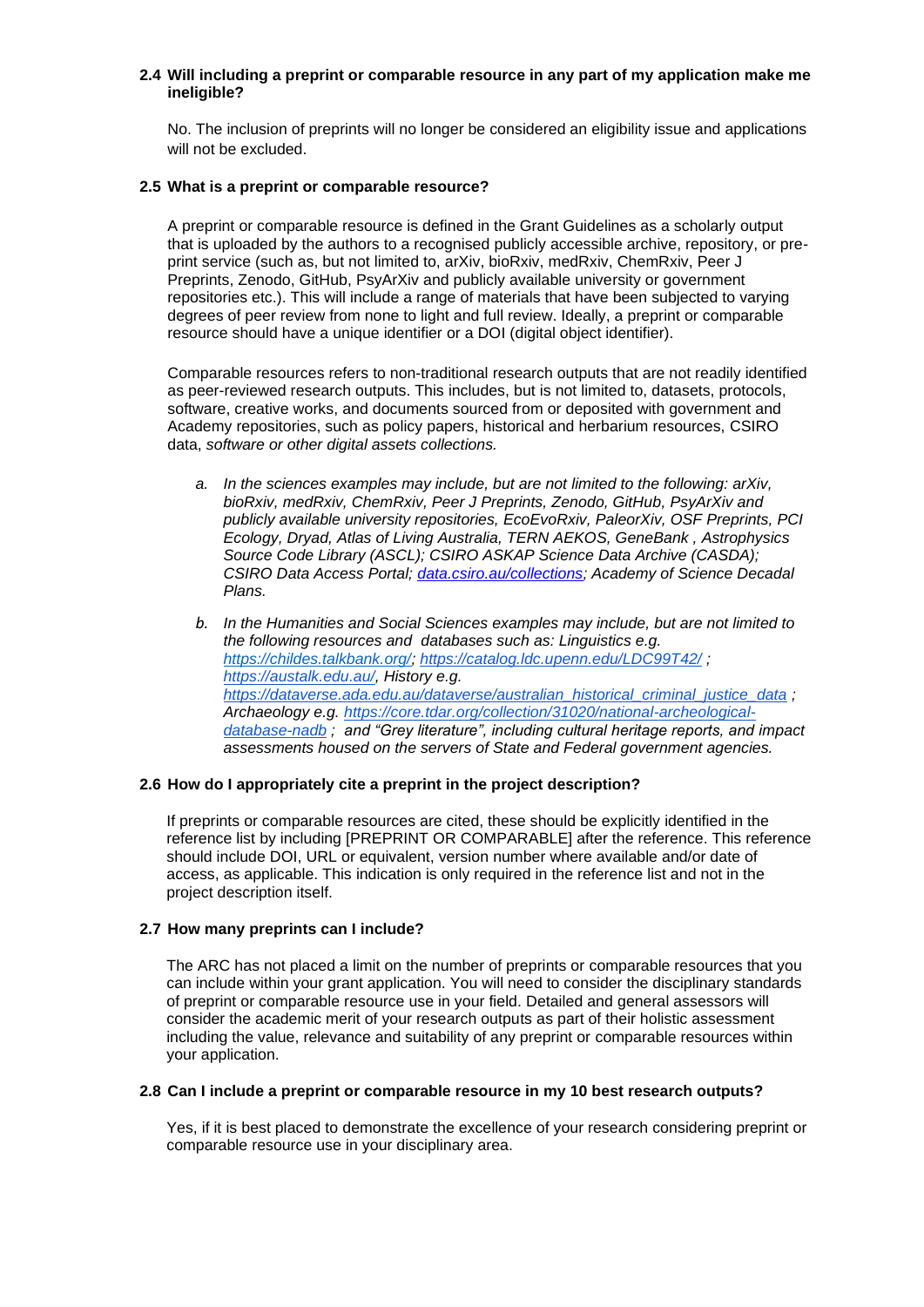# **2.9 Why is the ARC's definition of preprint so expansive?**

In conjunction with an academic reference group, in this instance comprising a cohort of the Australian Laureate Fellows, the definition of preprint was developed to be as inclusive of the different types of research output that could be considered given the wide disciplinary spread of research supported through the National Competitive Grants Program.

# **3. Career Interruptions**

#### **3.1 COVID-19 has affected my academic record. Is this considered a career interruption as part of the Research Opportunity and Performance Evidence (ROPE) – Career Interruptions?**

Yes. The Research Opportunity and Performance Evidence (ROPE) assessment criterion allows inclusion and consideration of any career interruption, which has affected a participant's ability to undertake and contribute to research.

Career interruptions arising from COVID-19 can be included under ROPE for consideration by assessors. The **Instructions to Applicants** (ITAs) provide specific advice on how to enter this in the application.

#### **3.2 I was in my last year of eligibility to apply for a DECRA, and COVID-19 has affected my ability to submit an application in 2020. How do I utilise the one-year extension to apply in 2021?**

The ARC has implemented measures to support early and mid-career researchers and introduced a one-year, automatic eligibility extension, for all researchers who were in their final year of eligibility for DECRA 2022.

Researchers who were in their final year of eligibility for DECRA and chose **not** to apply for DECRA 2022 can utilise the automatic one-year extension to apply for DECRA 2023.

Note final year of eligibility applicants who applied in DECRA 2022 cannot **apply** again in DECRA 2023. Please see the below table:

| Was the<br>applicant in their<br>Final Year of<br>Eligibility for<br><b>DECRA 2022?</b> | Did the applicant<br>apply for a<br><b>DECRA 2022?</b> | How many times<br>has the applicant<br>submitted<br>applications in<br>this scheme<br>previously? | Is the applicant<br>eligible to apply<br>for DECRA<br>2023? | Why?                                                                                                                                                                                      |
|-----------------------------------------------------------------------------------------|--------------------------------------------------------|---------------------------------------------------------------------------------------------------|-------------------------------------------------------------|-------------------------------------------------------------------------------------------------------------------------------------------------------------------------------------------|
| Yes                                                                                     | Yes                                                    | N/A                                                                                               | <b>No</b>                                                   | The applicant<br>applied in their<br>final year of<br>eligibility in<br>2020 and<br>therefore cannot<br>also apply in<br>2021 using the<br>one-year<br>extension                          |
| No                                                                                      | Yes                                                    | 1                                                                                                 | Yes                                                         | The applicant<br>can apply in this<br>year as they<br>were not in their<br>final year of<br>eligibility in<br>2020 and they<br>have not<br>previously<br>submitted two<br>applications in |

**Table 1:** Eligibility scenarios for applicants who were in their last year of eligibility in 2020\*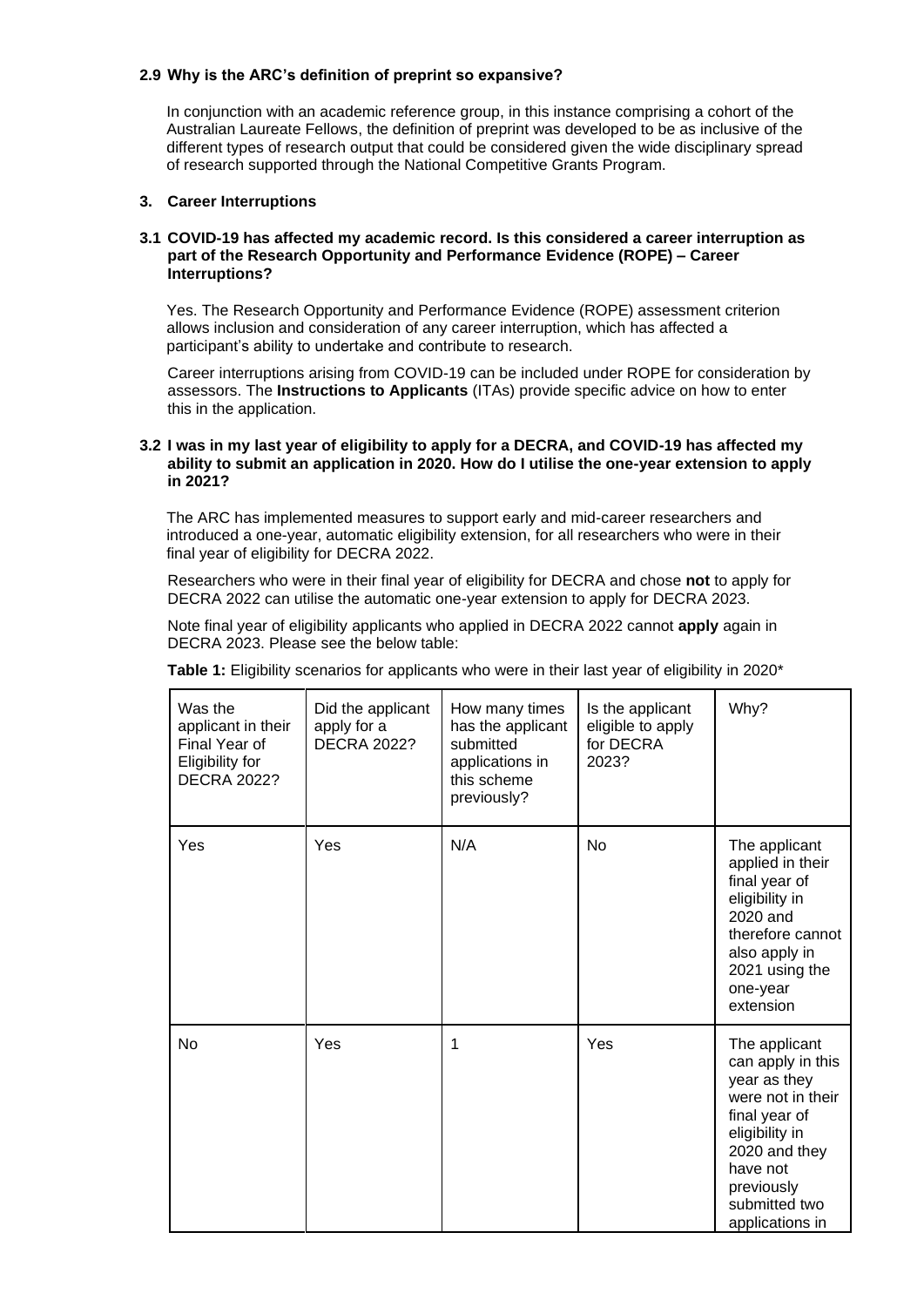|    |     |   |    | the DECRA<br>scheme                                                                                                                          |
|----|-----|---|----|----------------------------------------------------------------------------------------------------------------------------------------------|
| No | Yes | 2 | No | The applicant<br>cannot apply in<br>this round as<br>the applicant<br>has already<br>submitted two<br>applications in<br>the DECRA<br>scheme |

\*Note the following eligibility scenarios are provided to assist potential applicants and their Research Office in determining if the one-year extension can be utilised or not. Please refer to the relevant grant guidelines for detailed information regarding eligibility.

#### **3.3 Will the ARC offer an automatic one-year extension to researchers who are in their final year of eligibility for DECRA in 2021?**

The ARC will not be offering an automatic one-year extension in 2021 for applicants in their final year of eligibility for DECRA 2023 in 2021. The one off extension was made available to assist researchers in their final year of eligibility in 2020, and the ARC has now further expanded the categories available regarding significant career interruptions to also include extensions to the eligibility period.

#### **3.4 Can a DECRA 2023 applicant be granted an extension to the eligibility period due to significant career interruption from COVID-19?**

Categories for career interruptions that can be selected for the purpose of an eligibility extension have been expanded in the DECRA 2023 application form to include:

- Disaster management and recovery
- Limited or no access to facilities and resources

The **Instructions to Applicants** provide specific advice that if a DECRA candidate has had a significant career interruption, including due to the impact of COVID-19, they will need to seek an extension to the eligibility period through their Deputy Vice-Chancellor (Research) or equivalent.

#### **3.5 If I have had a significant career interruption, how much information should I include in question F17 of the application form?**

All applications submitted to the ARC must be certified by the Deputy Vice-Chancellor (Research) (DVCR) in the Administering Organisation, and the DVCR does not need to provide any additional certification for this question.

All personal or confidential information relevant to the career interruptions should be excluded in the application form. For example, a medical certificate should not be provided if the interruption was due to a medical condition.

This certification requirement differs to question F11 of the application form, where the DVCR is required to certify each allowable career interruption, to ensure that sufficient evidence has been provided to the Administering Organisation and the eligibility requirements are met in accordance with subsections C3.7 b and C3.10 of the Grant Guidelines for the Discovery Program (2021 edition).

#### **3.6 If I am the primary carer of a dependent child(ren), can I claim two full years as a career interruption?**

For the purposes of eligibility, a primary carer is entitled to claim two-years career interruption for each dependent child regardless of the amount of leave taken. The career interruption must have occurred after the conferral of your PhD or equivalent, irrespective of the child's birth-date.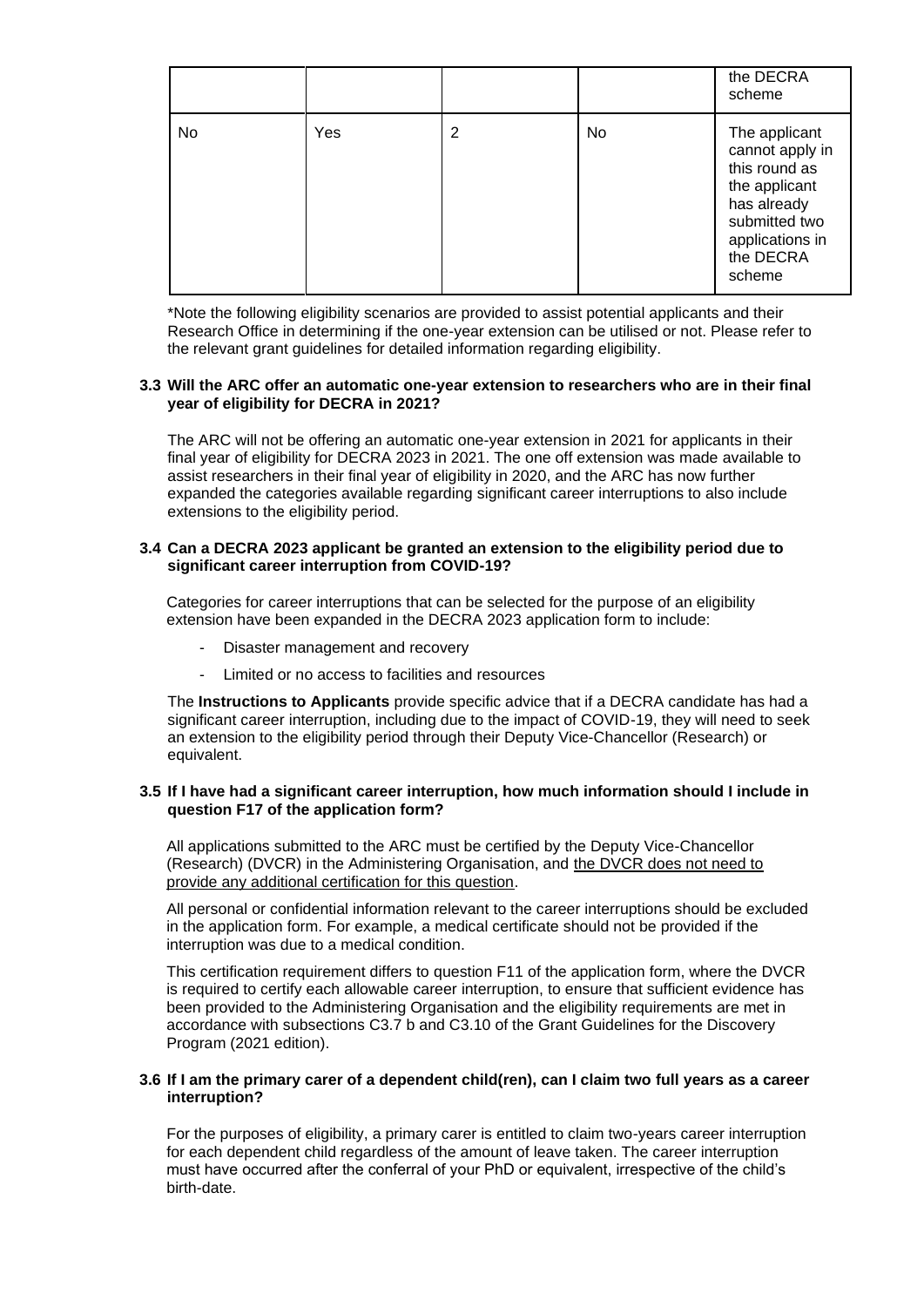# **3.7 My Partner and I share the care of our dependent child. Who is the primary carer?**

Care arrangements that are ongoing and regular in their nature would typically identify the primary carer in a family. For the purposes of eligibility, claims of career interruption must be significant, not overlapping and certified by the Deputy Vice Chancellor (Research) or equivalent. The ARC is entitled to seek evidence to support the certification by the Deputy Vice-Chancellor (Research) for any application claiming a career interruption.

#### **4. Certification**

#### **4.1 If I am concurrently applying for funding from the Australian Government (ARC or elsewhere) for similar or linked research, what information should I provide in question C4 of the application form?**

Question C4 asks you to briefly explain how funding this project would not duplicate Australian Government funding or overlap with existing projects.

You should briefly explain why you are applying for funding for similar or linked research from the Australian Government and describe how any duplication, overlap or other involvement in applications would be managed if these applications are funded (including any withdrawal of application(s), intention of relinquishing current grants, withdrawal of investigators, or amendment of current project end date).

# **4.2 Does the certification within RMS replace the ARC written evidence document (certification proforma) on GrantConnect for all named participants and their organisations?**

No. The certification in RMS is for the candidate only. The simplified process through RMS includes:

- 1. participant certification within the RMS application form (question F21)
- 2. an additional DVCR certification clause in RMS prior to submission (delegate certification).

The Certification Proforma document which was previously available on GrantConnect has been updated so that it can be used by the Administering Organisation to obtain written evidence from other participating organisations. However, the use of the ARC certification pro forma is not mandatory. The Administering Organisation may determine the format for written evidence.

#### **5. Logistics support for Antarctic research**

# **5.1 What logistics advice should I seek if my proposed research project included Antarctic research?**

If your proposed research project includes Antarctic research that will require logistical support, please contact the [Australian Antarctic Division](https://www.antarctica.gov.au/) for advice about available logistical support prior to submitting your application.

# **6. Assessment of applications**

#### **6.1 How will my application be assessed in relation to COVID-19 impacts on the proposed research project?**

Assessment of applications will continue in accordance with ARC's [peer review processes.](https://www.arc.gov.au/peer-review) ARC assessors will be instructed to assess all applications based on the content of the application only and not make assumptions about the viability of a proposed research project due to the potential impacts of COVID-19. Where an application is successful, applicants will be required to prepare a risk management plan before commencement and any changes in circumstances that affect the proposed research project will be managed as a post award issue.

#### **6.2 Requests Not to Assess process**

A Request Not to Assess (RNTA) form is now submitted in RMS as detailed on [GrantConnect](http://www.grants.gov.au/) and the ARC [website.](https://www.arc.gov.au/grants/grant-application/request-not-assess)